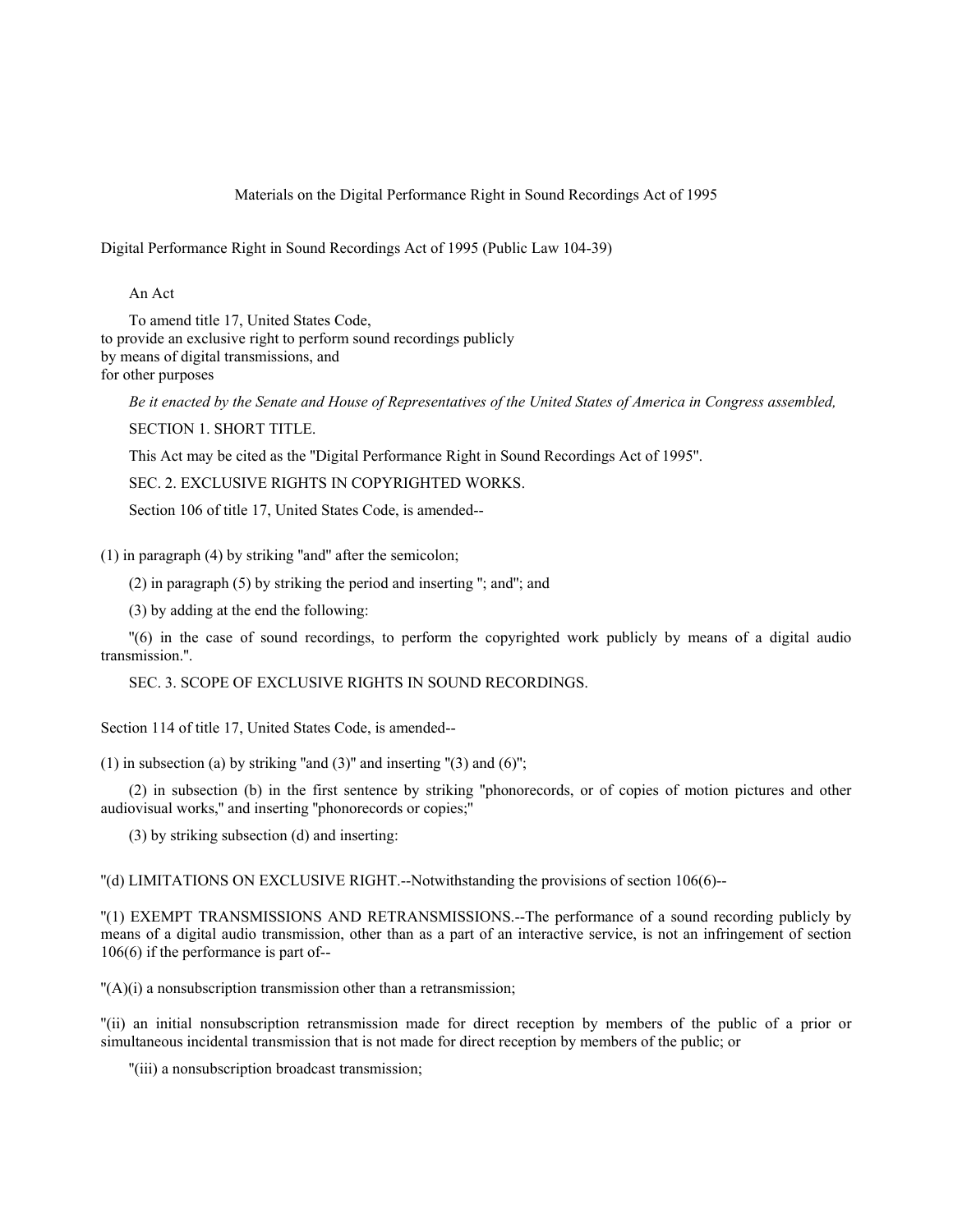''(B) a retransmission of a nonsubscription broadcast transmission: *Provided*, That, in the case of a retransmission of a radio station's broadcast transmission--

''(i) the radio station's broadcast transmission is not willfully or repeatedly retransmitted more than a radius of 150 miles from the site of the radio broadcast transmitter, however--

''(I) the 150 mile limitation under this clause shall not apply when a nonsubscription broadcast transmission by a radio station licensed by the Federal Communications Commission is retransmitted on a nonsubscription basis by a terrestrial broadcast station, terrestrial translator, or terrestrial repeater licensed by the Federal Communications Commission; and

''(II) in the case of a subscription retransmission of a nonsubscription broadcast retransmission covered by subclause (I), the 150 mile radius shall be measured from the transmitter site of such broadcast retransmitter;

''(ii) the retransmission is of radio station broadcast transmissions that are--

''(I) obtained by the retransmitter over the air;

''(II) not electronically processed by the retransmitter to deliver separate and discrete signals; and

''(III) retransmitted only within the local communities served by the retransmitter;

 $\text{``(iii)}$  the radio station's broadcast transmission was being retransmitted to cable systems (as defined in section 111(f)) by a satellite carrier on January 1, 1995, and that retransmission was being retransmitted by cable systems as a separate and discrete signal, and the satellite carrier obtains the radio station's broadcast transmission in an analog format: *Provided,* That the broadcast transmission being retransmitted may embody the programming of no more than one radio station; or

''(iv) the radio station's broadcast transmission is made by a noncommercial educational broadcast station funded on or after January 1, 1995, under section 396(k) of the Communications Act of 1934 *(47 U.S.C. 396*(k)), consists solely of noncommercial educational and cultural radio programs, and the retransmission, whether or not simultaneous, is a nonsubscription terrestrial broadcast retransmission; or

''(C) a transmission that comes within any of the following categories--

''(i) a prior or simultaneous transmission incidental to an exempt transmission, such as a feed received by and then retransmitted by an exempt transmitter: *Provided*, That such incidental transmissions do not include any subscription transmission directly for reception by members of the public;

''(ii) a transmission within a business establishment, confined to its premises or the immediately surrounding vicinity;

''(iii) a retransmission by any retransmitter, including a multichannel video programming distributor as defined in section 602(12) of the Communications Act of 1934 *(47 U.S.C. 522*(12)), of a transmission by a transmitter licensed to publicly perform the sound recording as a part of that transmission, if the retransmission is simultaneous with the licensed transmission and authorized by the transmitter; or

''(iv) a transmission to a business establishment for use in the ordinary course of its business: *Provided*, That the business recipient does not retransmit the transmission outside of its premises or the immediately surrounding vicinity, and that the transmission does not exceed the sound recording performance complement. Nothing in this clause shall limit the scope of the exemption in clause (ii).

''(2) SUBSCRIPTION TRANSMISSIONS.--In the case of a subscription transmission not exempt under subsection  $(d)(1)$ , the performance of a sound recording publicly by means of a digital audio transmission shall be subject to statutory licensing, in accordance with subsection (f) of this section, if--

''(A) the transmission is not part of an interactive service;

''(B) the transmission does not exceed the sound recording performance complement;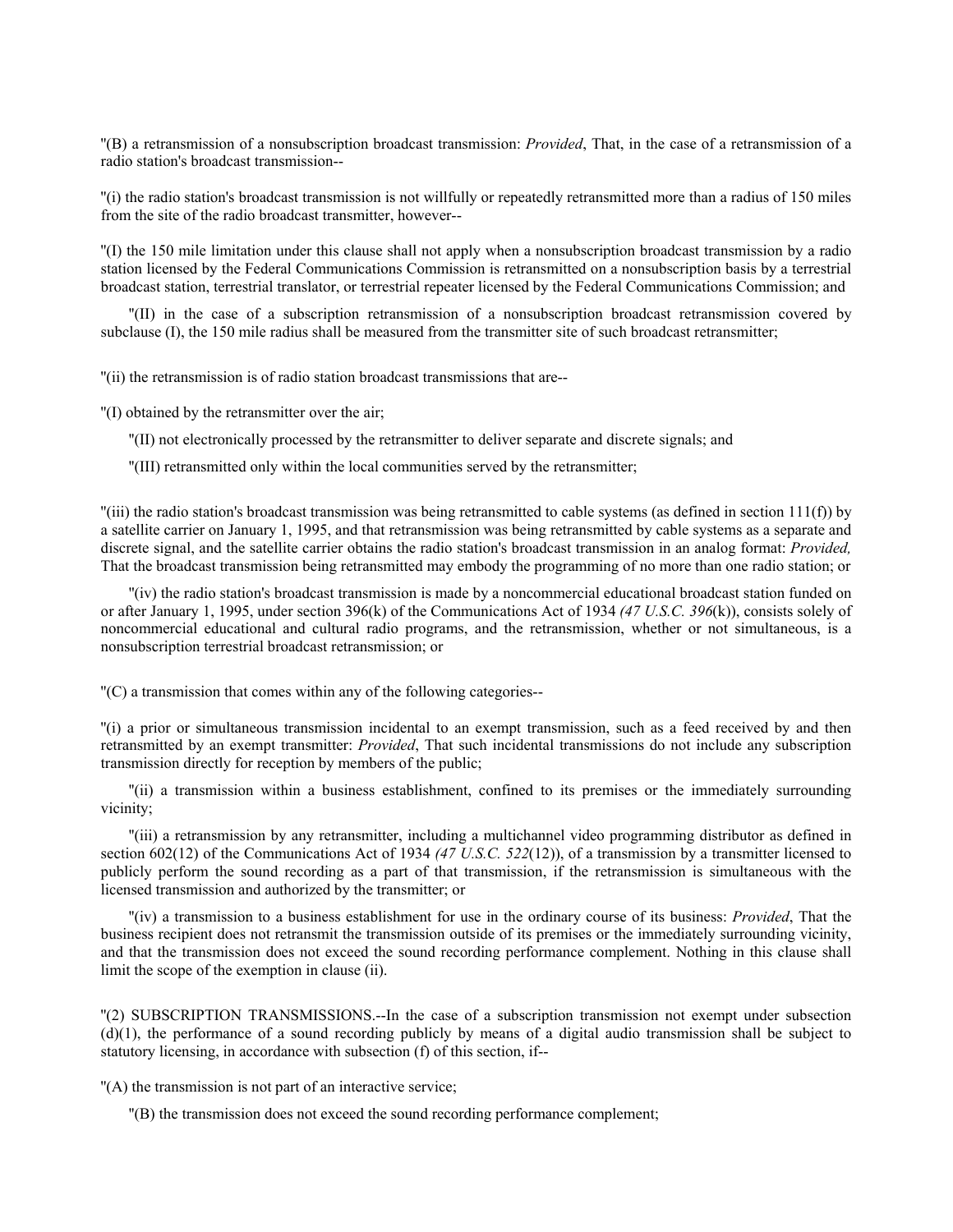''(C) the transmitting entity does not cause to be published by means of an advance program schedule or prior announcement the titles of the specific sound recordings or phonorecords embodying such sound recordings to be transmitted;

''(D) except in the case of transmission to a business establishment, the transmitting entity does not automatically and intentionally cause any device receiving the transmission to switch from one program channel to another; and

''(E) except as provided in section 1002(e) of this title, the transmission of the sound recording is accompanied by the information encoded in that sound recording, if any, by or under the authority of the copyright owner of that sound recording, that identifies the title of the sound recording, the featured recording artist who performs on the sound recording, and related information, including information concerning the underlying musical work and its writer.

# ''(3) LICENSES FOR TRANSMISSIONS BY INTERACTIVE SERVICES.--

''(A) No interactive service shall be granted an exclusive license under section 106(6) for the performance of a sound recording publicly by means of digital audio transmission for a period in excess of 12 months, except that with respect to an exclusive license granted to an interactive service by a licensor that holds the copyright to 1,000 or fewer sound recordings, the period of such license shall not exceed 24 months: *Provided,* however, That the grantee of such exclusive license shall be ineligible to receive another exclusive license for the performance of that sound recording for a period of 13 months from the expiration of the prior exclusive license.

''(B) The limitation set forth in subparagraph (A) of this paragraph shall not apply if--

''(i) the licensor has granted and there remain in effect licenses under section 106(6) for the public performance of sound recordings by means of digital audio transmission by at least 5 different interactive services: *Provided,* however, That each such license must be for a minimum of 10 percent of the copyrighted sound recordings owned by the licensor that have been licensed to interactive services, but in no event less than 50 sound recordings; or

''(ii) the exclusive license is granted to perform publicly up to 45 seconds of a sound recording and the sole purpose of the performance is to promote the distribution or performance of that sound recording.

''(C) Notwithstanding the grant of an exclusive or nonexclusive license of the right of public performance under section 106(6), an interactive service may not publicly perform a sound recording unless a license has been granted for the public performance of any copyrighted musical work contained in the sound recording: *Provided,* That such license to publicly perform the copyrighted musical work may be granted either by a performing rights society representing the copyright owner or by the copyright owner.

''(D) The performance of a sound recording by means of a retransmission of a digital audio transmission is not an infringement of section 106(6) if--

''(i) the retransmission is of a transmission by an interactive service licensed to publicly perform the sound recording to a particular member of the public as part of that transmission; and

''(ii) the retransmission is simultaneous with the licensed transmission, authorized by the transmitter, and limited to that particular member of the public intended by the interactive service to be the recipient of the transmission.

''(E) For the purposes of this paragraph--

''(i) a 'licensor' shall include the licensing entity and any other entity under any material degree of common ownership, management, or control that owns copyrights in sound recordings; and

''(ii) a 'performing rights society' is an association or corporation that licenses the public performance of nondramatic musical works on behalf of the copyright owner, such as the American Society of Composers, Authors and Publishers, Broadcast Music, Inc., and SESAC, Inc.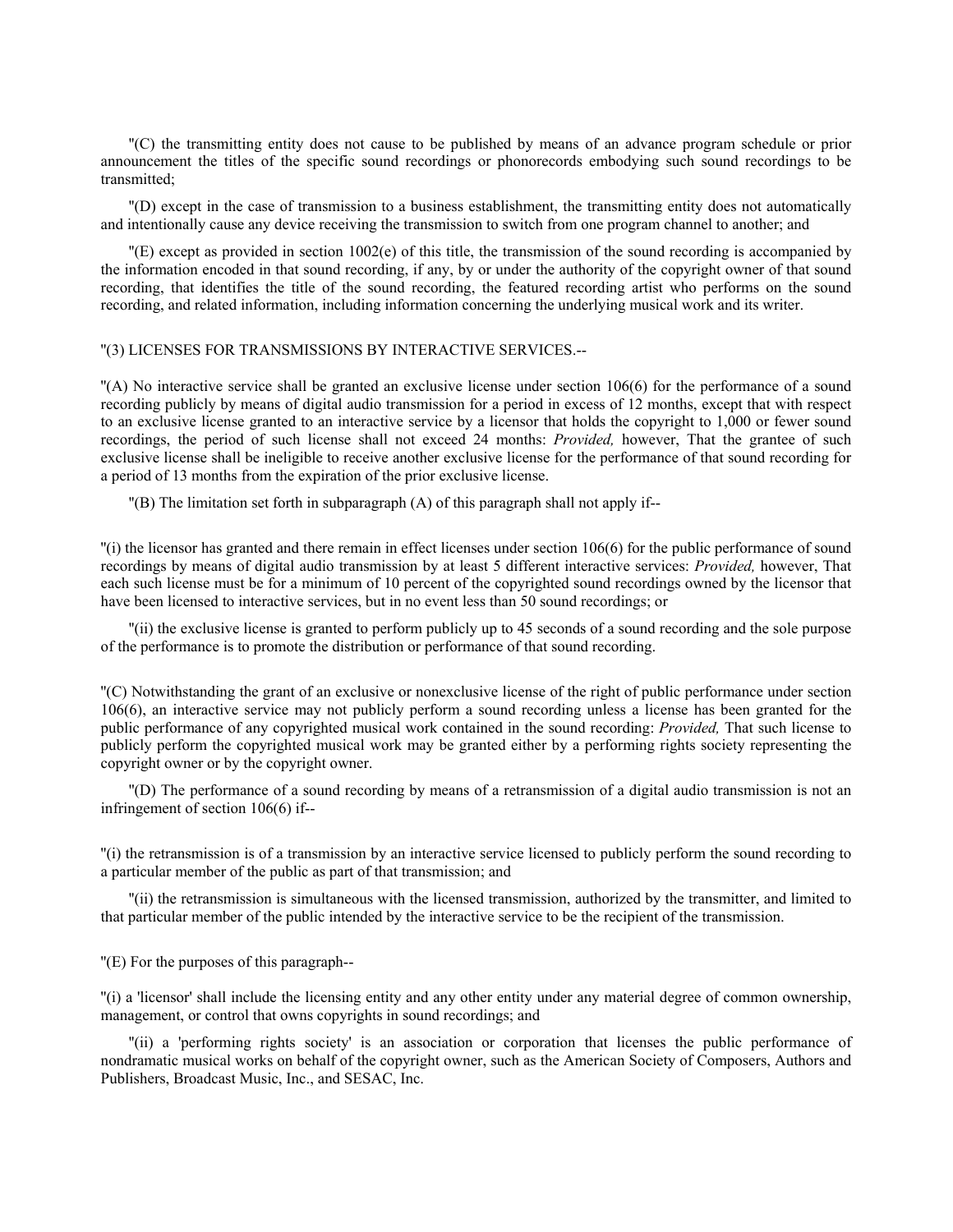### ''(4) RIGHTS NOT OTHERWISE LIMITED.--

''(A) Except as expressly provided in this section, this section does not limit or impair the exclusive right to perform a sound recording publicly by means of a digital audio transmission under section 106(6).

''(B) Nothing in this section annuls or limits in any way--

''(i) the exclusive right to publicly perform a musical work, including by means of a digital audio transmission, under section 106(4):

''(ii) the exclusive rights in a sound recording or the musical work embodied therein under sections 106(1), 106(2) and 106(3); or

''(iii) any other rights under any other clause of section 106, or remedies available under this title, as such rights or remedies exist either before or after the date of enactment of the Digital Performance Right in Sound Recordings Act of 1995.

''(C) Any limitations in this section on the exclusive right under section 106(6) apply only to the exclusive right under section 106(6) and not to any other exclusive rights under section 106. Nothing in this section shall be construed to annul, limit, impair or otherwise affect in any way the ability of the owner of a copyright in a sound recording to exercise the rights under sections  $106(1)$ ,  $106(2)$  and  $106(3)$ , or to obtain the remedies available under this title pursuant to such rights, as such rights and remedies exist either before or after the date of enactment of the Digital Performance Right in Sound Recordings Act of 1995.''; and

(4) by adding after subsection (d) the following:

''(e) AUTHORITY FOR NEGOTIATIONS.--

''(1) Notwithstanding any provision of the antitrust laws, in negotiating statutory licenses in accordance with subsection (f), any copyright owners of sound recordings and any entities performing sound recordings affected by this section may negotiate and agree upon the royalty rates and license terms and conditions for the performance of such sound recordings and the proportionate division of fees paid among copyright owners, and may designate common agents on a nonexclusive basis to negotiate, agree to, pay, or receive payments.

''(2) For licenses granted under section 106(6), other than statutory licenses, such as for performances by interactive services or performances that exceed the sound recording performance complement--

''(A) copyright owners of sound recordings affected by this section may designate common agents to act on their behalf to grant licenses and receive and remit royalty payments: *Provided,* That each copyright owner shall establish the royalty rates and material license terms and conditions unilaterally, that is, not in agreement, combination, or concert with other copyright owners of sound recordings; and

''(B) entities performing sound recordings affected by this section may designate common agents to act on their behalf to obtain licenses and collect and pay royalty fees: *Provided,* That each entity performing sound recordings shall determine the royalty rates and material license terms and conditions unilaterally, that is, not in agreement, combination, or concert with other entities performing sound recordings.

''(f) LICENSES FOR NONEXEMPT SUBSCRIPTION TRANSMISSIONS.--

''(1) No later than 30 days after the enactment of the Digital Performance Right in Sound Recordings Act of 1995, the Librarian of Congress shall cause notice to be published in the Federal Register of the initiation of voluntary negotiation proceedings for the purpose of determining reasonable terms and rates of royalty payments for the activities specified by subsection  $(d)(2)$  of this section during the period beginning on the effective date of such Act and ending on December 31, 2000. Such terms and rates shall distinguish among the different types of digital audio transmission services then in operation. Any copyright owners of sound recordings or any entities performing sound recordings affected by this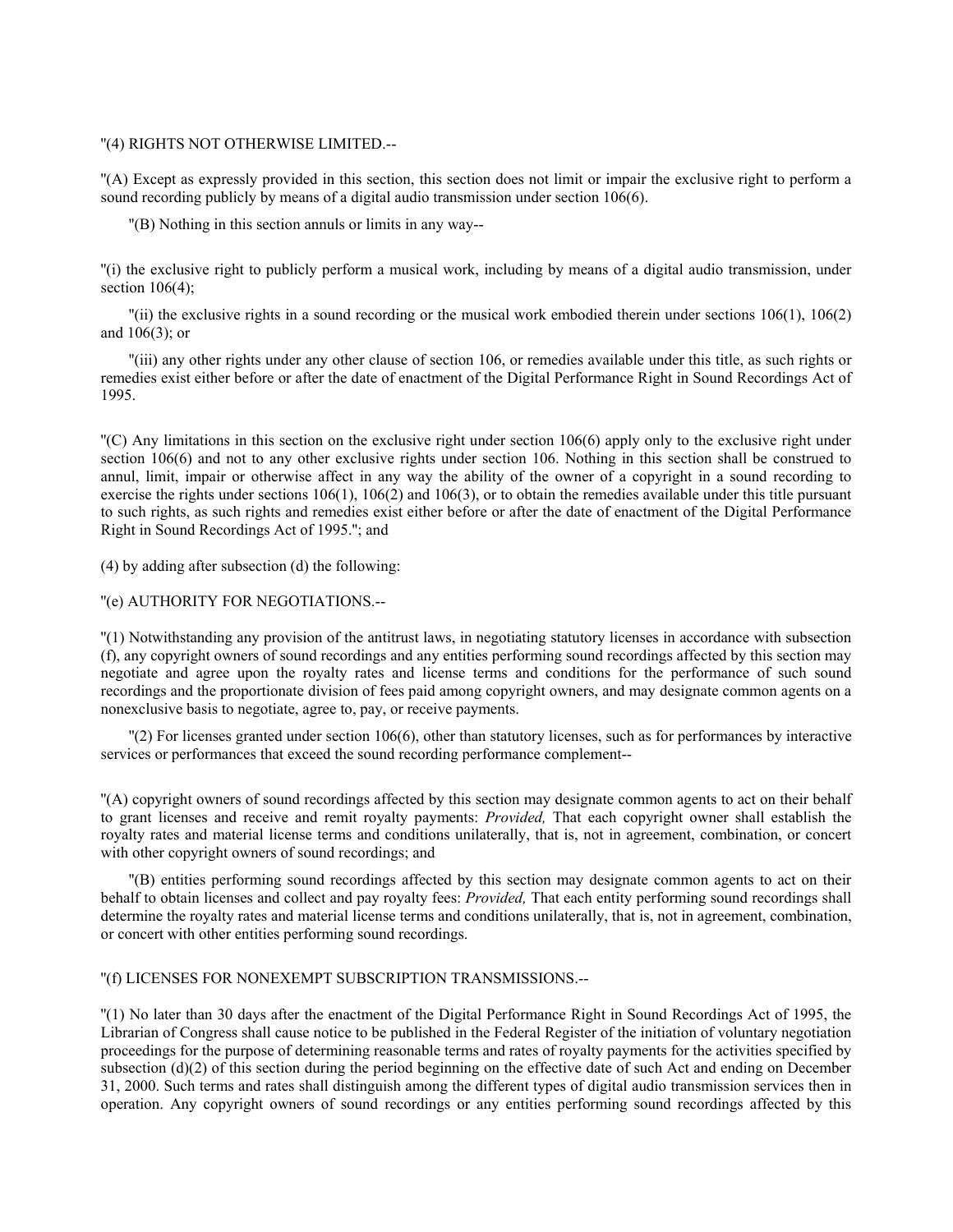section may submit to the Librarian of Congress licenses covering such activities with respect to such sound recordings. The parties to each negotiation proceeding shall bear their own costs.

''(2) In the absence of license agreements negotiated under paragraph (1), during the 60-day period commencing 6 months after publication of the notice specified in paragraph (1), and upon the filing of a petition in accordance with section 803(a)(1), the Librarian of Congress shall, pursuant to *chapter 8*, convene a copyright arbitration royalty panel to determine and publish in the Federal Register a schedule of rates and terms which, subject to paragraph (3), shall be binding on all copyright owners of sound recordings and entities performing sound recordings. In addition to the objectives set forth in section  $801(b)(1)$ , in establishing such rates and terms, the copyright arbitration royalty panel may consider the rates and terms for comparable types of digital audio transmission services and comparable circumstances under voluntary license agreements negotiated as provided in paragraph (1). The Librarian of Congress shall also establish requirements by which copyright owners may receive reasonable notice of the use of their sound recordings under this section, and under which records of such use shall be kept and made available by entities performing sound recordings.

''(3) License agreements voluntarily negotiated at any time between one or more copyright owners of sound recordings and one or more entities performing sound recordings shall be given effect in lieu of any determination by a copyright arbitration royalty panel or decision by the Librarian of Congress.

''(4)(A) Publication of a notice of the initiation of voluntary negotiation proceedings as specified in paragraph (1) shall be repeated, in accordance with regulations that the Librarian of Congress shall prescribe--

''(i) no later than 30 days after a petition is filed by any copyright owners of sound recordings or any entities performing sound recordings affected by this section indicating that a new type of digital audio transmission service on which sound recordings are performed is or is about to become operational; and

''(ii) in the first week of January, 2000 and at 5-year intervals thereafter.

''(B)(i) The procedures specified in paragraph (2) shall be repeated, in accordance with regulations that the Librarian of Congress shall prescribe, upon the filing of a petition in accordance with section  $803(a)(1)$  during a 60-day period commencing--

''(I) six months after publication of a notice of the initiation of voluntary negotiation proceedings under paragraph (1) pursuant to a petition under paragraph  $(4)(A)(i)$ ; or

''(II) on July 1, 2000 and at 5-year intervals thereafter.

''(ii) The procedures specified in paragraph (2) shall be concluded in accordance with section 802.

''(5)(A) Any person who wishes to perform a sound recording publicly by means of a nonexempt subscription transmission under this subsection may do so without infringing the exclusive right of the copyright owner of the sound recording--

''(i) by complying with such notice requirements as the Librarian of Congress shall prescribe by regulation and by paying royalty fees in accordance with this subsection; or

''(ii) if such royalty fees have not been set, by agreeing to pay such royalty fees as shall be determined in accordance with this subsection.

''(B) Any royalty payments in arrears shall be made on or before the twentieth day of the month next succeeding the month in which the royalty fees are set.

''(g) PROCEEDS FROM LICENSING OF SUBSCRIPTION TRANSMISSIONS.--

''(1) Except in the case of a subscription transmission licensed in accordance with subsection (f) of this section--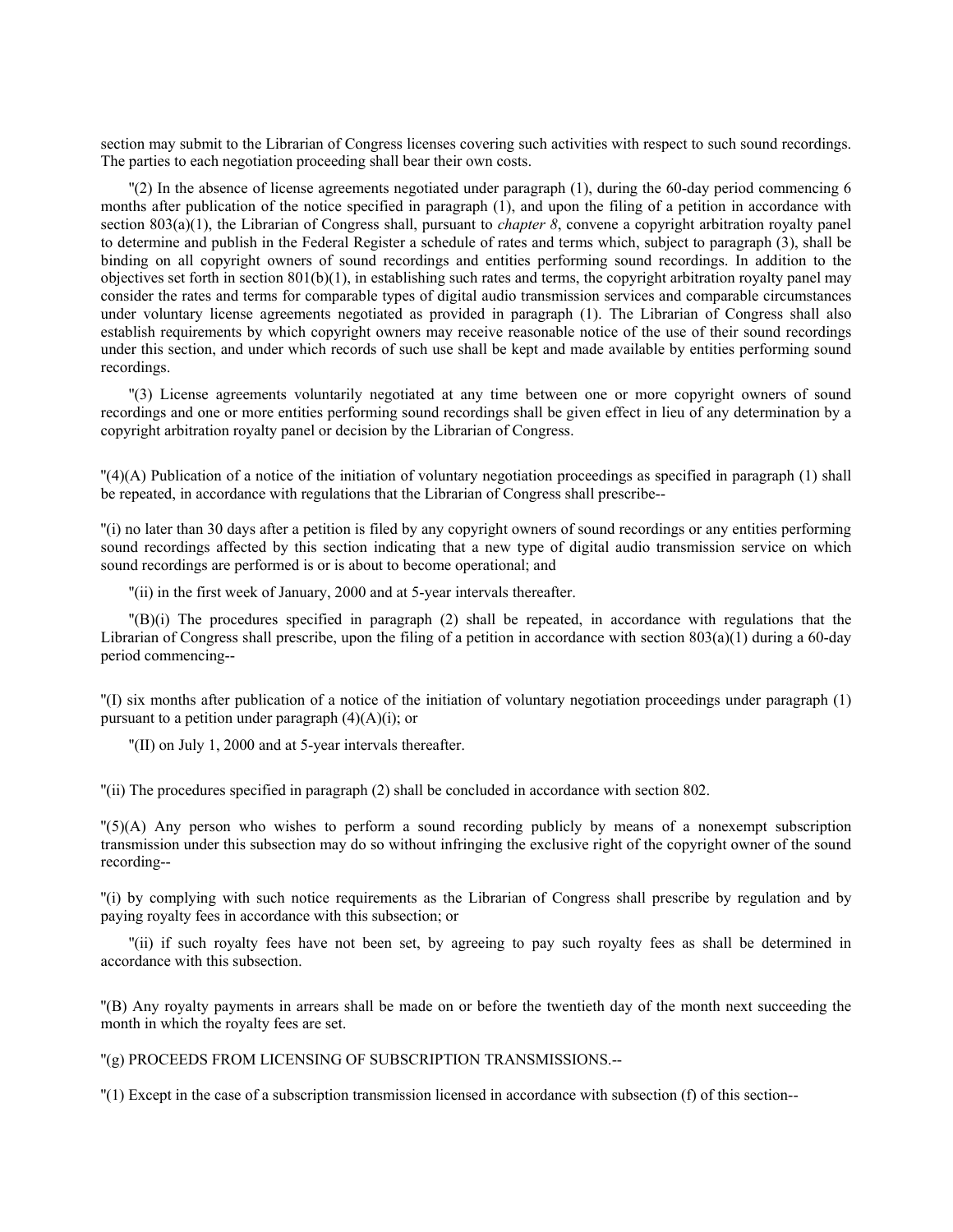''(A) a featured recording artist who performs on a sound recording that has been licensed for a subscription transmission shall be entitled to receive payments from the copyright owner of the sound recording in accordance with the terms of the artist's contract; and

''(B) a nonfeatured recording artist who performs on a sound recording that has been licensed for a subscription transmission shall be entitled to receive payments from the copyright owner of the sound recording in accordance with the terms of the nonfeatured recording artist's applicable contract or other applicable agreement.

 $\Gamma$ (2) The copyright owner of the exclusive right under section 106(6) of this title to publicly perform a sound recording by means of a digital audio transmission shall allocate to recording artists in the following manner its receipts from the statutory licensing of subscription transmission performances of the sound recording in accordance with subsection (f) of this section:

''(A) 2 1/2 percent of the receipts shall be deposited in an escrow account managed by an independent administrator jointly appointed by copyright owners of sound recordings and the American Federation of Musicians (or any successor entity) to be distributed to nonfeatured musicians (whether or not members of the American Federation of Musicians) who have performed on sound recordings.

''(B) 2 1/2 percent of the receipts shall be deposited in an escrow account managed by an independent administrator jointly appointed by copyright owners of sound recordings and the American Federation of Television and Radio Artists (or any successor entity) to be distributed to nonfeatured vocalists (whether or not members of the American Federation of Television and Radio Artists) who have performed on sound recordings.

''(C) 45 percent of the receipts shall be allocated, on a per sound recording basis, to the recording artist or artists featured on such sound recording (or the persons conveying rights in the artists' performance in the sound recordings).

# ''(h) LICENSING TO AFFILIATES.--

''(1) If the copyright owner of a sound recording licenses an affiliated entity the right to publicly perform a sound recording by means of a digital audio transmission under section 106(6), the copyright owner shall make the licensed sound recording available under section 106(6) on no less favorable terms and conditions to all bona fide entities that offer similar services, except that, if there are material differences in the scope of the requested license with respect to the type of service, the particular sound recordings licensed, the frequency of use, the number of subscribers served, or the duration, then the copyright owner may establish different terms and conditions for such other services.

''(2) The limitation set forth in paragraph (1) of this subsection shall not apply in the case where the copyright owner of a sound recording licenses--

### ''(A) an interactive service; or

''(B) an entity to perform publicly up to 45 seconds of the sound recording and the sole purpose of the performance is to promote the distribution or performance of that sound recording.

''(i) NO EFFECT ON ROYALTIES FOR UNDERLYING WORKS.--License fees payable for the public performance of sound recordings under section 106(6) shall not be taken into account in any administrative, judicial, or other governmental proceeding to set or adjust the royalties payable to copyright owners of musical works for the public performance of their works. It is the intent of Congress that royalties payable to copyright owners of musical works for the public performance of their works shall not be diminished in any respect as a result of the rights granted by section 106(6).

''(j) DEFINITIONS.--As used in this section, the following terms have the following meanings:

''(1) An 'affiliated entity' is an entity engaging in digital audio transmissions covered by section 106(6), other than an interactive service, in which the licensor has any direct or indirect partnership or any ownership interest amounting to 5 percent or more of the outstanding voting or non-voting stock.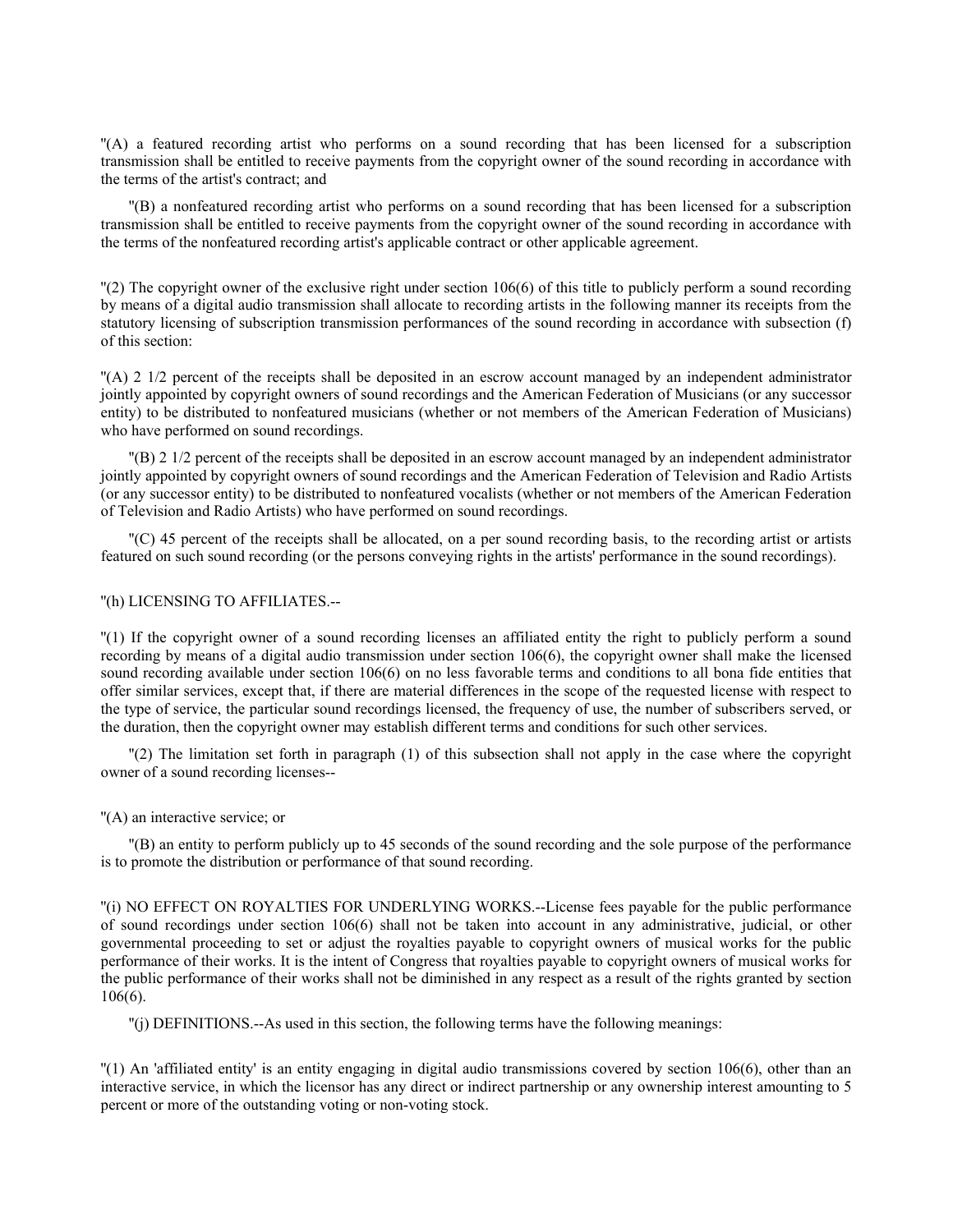''(2) A 'broadcast' transmission is a transmission made by a terrestrial broadcast station licensed as such by the Federal Communications Commission.

''(3) A 'digital audio transmission' is a digital transmission as defined in section 101, that embodies the transmission of a sound recording. This term does not include the transmission of any audiovisual work.

''(4) An 'interactive service' is one that enables a member of the public to receive, on request, a transmission of a particular sound recording chosen by or on behalf of the recipient. The ability of individuals to request that particular sound recordings be performed for reception by the public at large does not make a service interactive. If an entity offers both interactive and non-interactive services (either concurrently or at different times), the non-interactive component shall not be treated as part of an interactive service.

''(5) A 'nonsubscription' transmission is any transmission that is not a subscription transmission.

''(6) A 'retransmission' is a further transmission of an initial transmission, and includes any further retransmission of the same transmission. Except as provided in this section, a transmission qualifies as a 'retransmission' only if it is simultaneous with the initial transmission. Nothing in this definition shall be construed to exempt a transmission that fails to satisfy a separate element required to qualify for an exemption under section  $114(d)(1)$ .

''(7) The 'sound recording performance complement' is the transmission during any 3-hour period, on a particular channel used by a transmitting entity, of no more than--

''(A) 3 different selections of sound recordings from any one phonorecord lawfully distributed for public performance or sale in the United States, if no more than 2 such selections are transmitted consecutively; or

''(B) 4 different selections of sound recordings--

''(i) by the same featured recording artist; or

''(ii) from any set or compilation of phonorecords lawfully distributed together as a unit for public performance or sale in the United States, if no more than three such selections are transmitted consecutively: *Provided,* That the transmission of selections in excess of the numerical limits provided for in clauses (A) and (B) from multiple phonorecords shall nonetheless qualify as a sound recording performance complement if the programming of the multiple phonorecords was not willfully intended to avoid the numerical limitations prescribed in such clauses.

''(8) A 'subscription' transmission is a transmission that is controlled and limited to particular recipients, and for which consideration is required to be paid or otherwise given by or on behalf of the recipient to receive the transmission or a package of transmissions including the transmission.

''(9) A 'transmission' includes both an initial transmission and a retransmission.''.

SEC. 4. MECHANICAL ROYALTIES IN DIGITAL PHONORECORD DELIVERIES.

Section 115 of title 17, United States Code, is amended--

 $(1)$  in subsection  $(a)(1)$ --

(A) in the first sentence by striking out ''any other person'' and inserting in lieu thereof ''any other person, including those who make phonorecords or digital phonorecord deliveries,''; and

(B) in the second sentence by inserting before the period '', including by means of a digital phonorecord delivery'';

(2) in subsection  $(c)(2)$  in the second sentence by inserting "and other than as provided in paragraph (3)," after "For this purpose,'';

(3) by redesignating paragraphs (3), (4), and (5) of subsection (c) as paragraphs (4), (5), and (6), respectively, and by inserting after paragraph (2) the following new paragraph: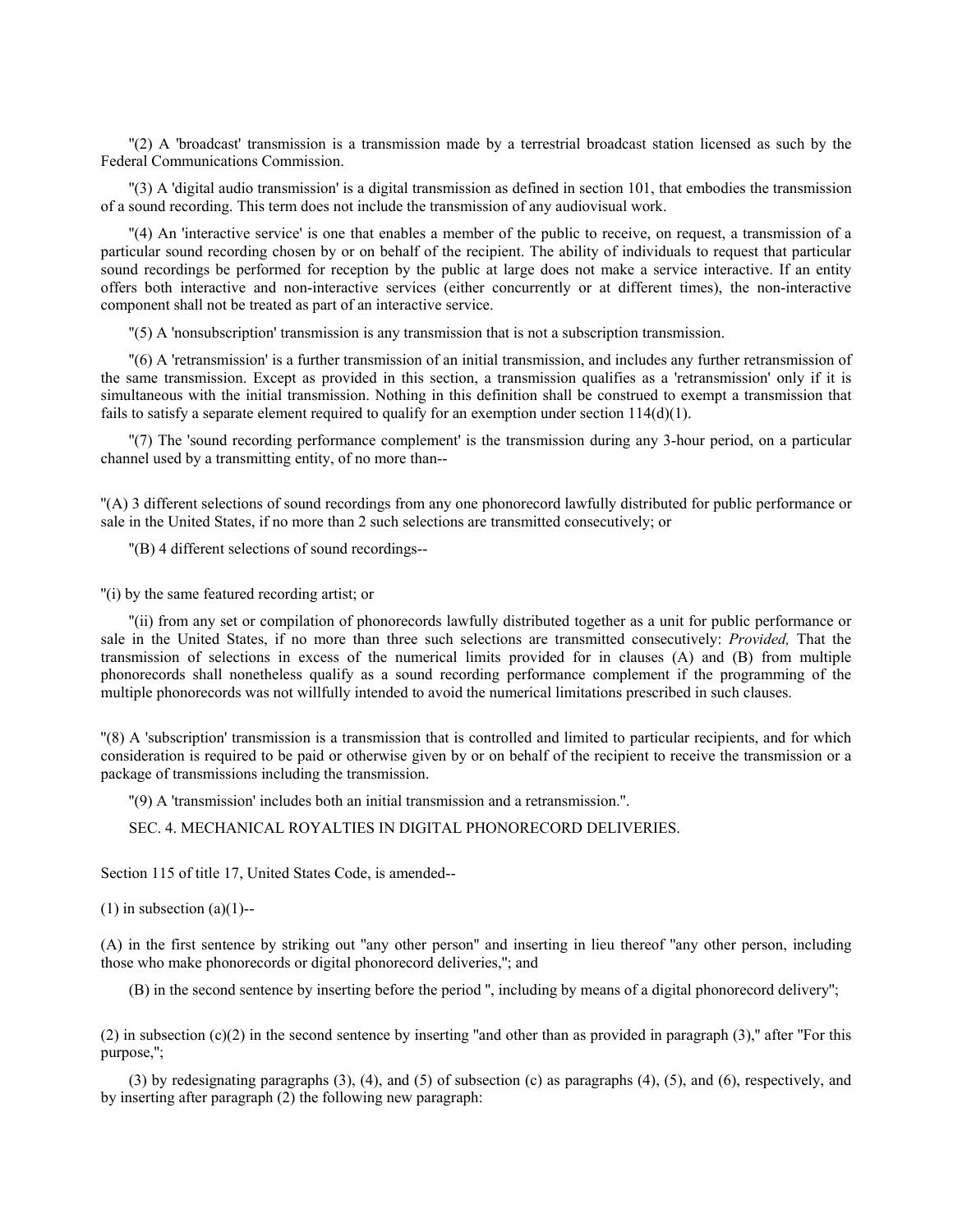''(3)(A) A compulsory license under this section includes the right of the compulsory licensee to distribute or authorize the distribution of a phonorecord of a nondramatic musical work by means of a digital transmission which constitutes a digital phonorecord delivery, regardless of whether the digital transmission is also a public performance of the sound recording under section 106(6) of this title or of any nondramatic musical work embodied therein under section 106(4) of this title. For every digital phonorecord delivery by or under the authority of the compulsory licensee--

''(i) on or before December 31, 1997, the royalty payable by the compulsory licensee shall be the royalty prescribed under paragraph (2) and *chapter 8* of this title; and

''(ii) on or after January 1, 1998, the royalty payable by the compulsory licensee shall be the royalty prescribed under subparagraphs (B) through (F) and *chapter 8* of this title.

''(B) Notwithstanding any provision of the antitrust laws, any copyright owners of nondramatic musical works and any persons entitled to obtain a compulsory license under subsection (a)(1) may negotiate and agree upon the terms and rates of royalty payments under this paragraph and the proportionate division of fees paid among copyright owners, and may designate common agents to negotiate, agree to, pay or receive such royalty payments. Such authority to negotiate the terms and rates of royalty payments includes, but is not limited to, the authority to negotiate the year during which the royalty rates prescribed under subparagraphs (B) through (F) and *chapter 8* of this title shall next be determined.

''(C) During the period of June 30, 1996, through December 31, 1996, the Librarian of Congress shall cause notice to be published in the Federal Register of the initiation of voluntary negotiation proceedings for the purpose of determining reasonable terms and rates of royalty payments for the activities specified by subparagraph (A) during the period beginning January 1, 1998, and ending on the effective date of any new terms and rates established pursuant to subparagraph  $(C)$ ,  $(D)$  or  $(F)$ , or such other date (regarding digital phonorecord deliveries) as the parties may agree. Such terms and rates shall distinguish between (i) digital phonorecord deliveries where the reproduction or distribution of a phonorecord is incidental to the transmission which constitutes the digital phonorecord delivery, and (ii) digital phonorecord deliveries in general. Any copyright owners of nondramatic musical works and any persons entitled to obtain a compulsory license under subsection (a)(1) may submit to the Librarian of Congress licenses covering such activities. The parties to each negotiation proceeding shall bear their own costs.

''(D) In the absence of license agreements negotiated under subparagraphs (B) and (C), upon the filing of a petition in accordance with section  $803(a)(1)$ , the Librarian of Congress shall, pursuant to *chapter 8*, convene a copyright arbitration royalty panel to determine and publish in the Federal Register a schedule of rates and terms which, subject to subparagraph (E), shall be binding on all copyright owners of nondramatic musical works and persons entitled to obtain a compulsory license under subsection (a)(1) during the period beginning January 1, 1998, and ending on the effective date of any new terms and rates established pursuant to subparagraph (C), (D) or (F), or such other date (regarding digital phonorecord deliveries) as may be determined pursuant to subparagraphs (B) and (C). Such terms and rates shall distinguish between (i) digital phonorecord deliveries where the reproduction or distribution of a phonorecord is incidental to the transmission which constitutes the digital phonorecord delivery, and (ii) digital phonorecord deliveries in general. In addition to the objectives set forth in section  $801(b)(1)$ , in establishing such rates and terms, the copyright arbitration royalty panel may consider rates and terms under voluntary license agreements negotiated as provided in subparagraphs (B) and (C). The royalty rates payable for a compulsory license for a digital phonorecord delivery under this section shall be established de novo and no precedential effect shall be given to the amount of the royalty payable by a compulsory licensee for digital phonorecord deliveries on or before December 31, 1997. The Librarian of Congress shall also establish requirements by which copyright owners may receive reasonable notice of the use of their works under this section, and under which records of such use shall be kept and made available by persons making digital phonorecord deliveries.

''(E)(i) License agreements voluntarily negotiated at any time between one or more copyright owners of nondramatic musical works and one or more persons entitled to obtain a compulsory license under subsection (a)(1) shall be given effect in lieu of any determination by the Librarian of Congress. Subject to clause (ii), the royalty rates determined pursuant to subparagraph (C), (D) or (F) shall be given effect in lieu of any contrary royalty rates specified in a contract pursuant to which a recording artist who is the author of a nondramatic musical work grants a license under that person's exclusive rights in the musical work under sections 106 (1) and (3) or commits another person to grant a license in that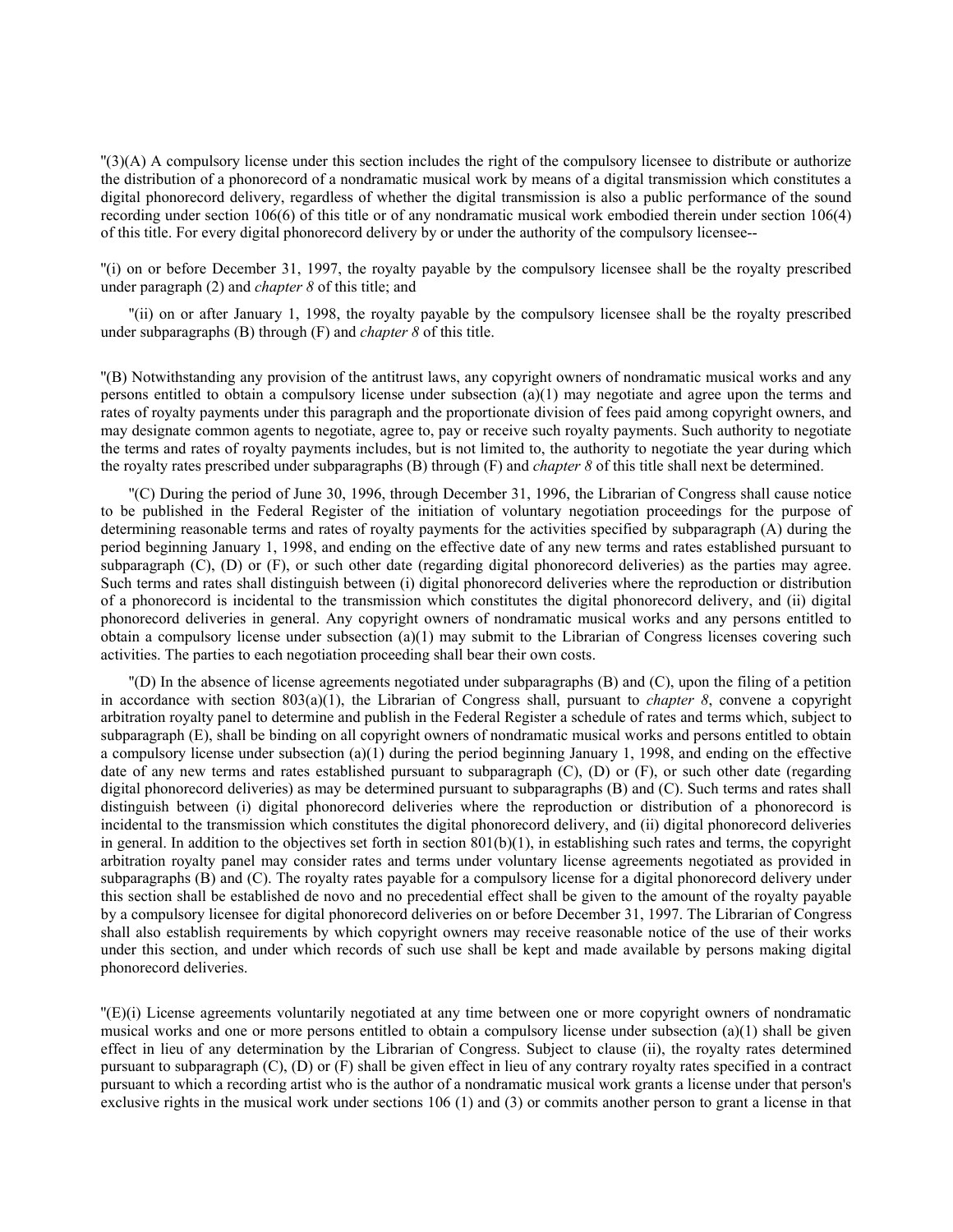musical work under sections 106 (1) and (3), to a person desiring to fix in a tangible medium of expression a sound recording embodying the musical work.

''(ii) The second sentence of clause (i) shall not apply to--

''(I) a contract entered into on or before June 22, 1995, and not modified thereafter for the purpose of reducing the royalty rates determined pursuant to subparagraph  $(C)$ ,  $(D)$  or  $(F)$  or of increasing the number of musical works within the scope of the contract covered by the reduced rates, except if a contract entered into on or before June 22, 1995, is modified thereafter for the purpose of increasing the number of musical works within the scope of the contract, any contrary royalty rates specified in the contract shall be given effect in lieu of royalty rates determined pursuant to subparagraph  $(C)$ ,  $(D)$  or  $(F)$  for the number of musical works within the scope of the contract as of June 22, 1995; and

''(II) a contract entered into after the date that the sound recording is fixed in a tangible medium of expression substantially in a form intended for commercial release, if at the time the contract is entered into, the recording artist retains the right to grant licenses as to the musical work under sections 106(1) and 106(3).

''(F) The procedures specified in subparagraphs (C) and (D) shall be repeated and concluded, in accordance with regulations that the Librarian of Congress shall prescribe, in each fifth calendar year after 1997, except to the extent that different years for the repeating and concluding of such proceedings may be determined in accordance with subparagraphs (B) and (C).

''(G) Except as provided in section 1002(e) of this title, a digital phonorecord delivery licensed under this paragraph shall be accompanied by the information encoded in the sound recording, if any, by or under the authority of the copyright owner of that sound recording, that identifies the title of the sound recording, the featured recording artist who performs on the sound recording, and related information, including information concerning the underlying musical work and its writer.

''(H)(i) A digital phonorecord delivery of a sound recording is actionable as an act of infringement under section 501, and is fully subject to the remedies provided by sections 502 through 506 and section 509, unless--

''(I) the digital phonorecord delivery has been authorized by the copyright owner of the sound recording; and

''(II) the owner of the copyright in the sound recording or the entity making the digital phonorecord delivery has obtained a compulsory license under this section or has otherwise been authorized by the copyright owner of the musical work to distribute or authorize the distribution, by means of a digital phonorecord delivery, of each musical work embodied in the sound recording.

''(ii) Any cause of action under this subparagraph shall be in addition to those available to the owner of the copyright in the nondramatic musical work under subsection  $(c)(6)$  and section 106(4) and the owner of the copyright in the sound recording under section 106(6).

''(I) The liability of the copyright owner of a sound recording for infringement of the copyright in a nondramatic musical work embodied in the sound recording shall be determined in accordance with applicable law, except that the owner of a copyright in a sound recording shall not be liable for a digital phonorecord delivery by a third party if the owner of the copyright in the sound recording does not license the distribution of a phonorecord of the nondramatic musical work.

''(J) Nothing in section 1008 shall be construed to prevent the exercise of the rights and remedies allowed by this paragraph, paragraph (6), and chapter 5 in the event of a digital phonorecord delivery, except that no action alleging infringement of copyright may be brought under this title against a manufacturer, importer or distributor of a digital audio recording device, a digital audio recording medium, an analog recording device, or an analog recording medium, or against a consumer, based on the actions described in such section.

''(K) Nothing in this section annuls or limits (i) the exclusive right to publicly perform a sound recording or the musical work embodied therein, including by means of a digital transmission, under sections 106(4) and 106(6), (ii) except for compulsory licensing under the conditions specified by this section, the exclusive rights to reproduce and distribute the sound recording and the musical work embodied therein under sections 106(1) and 106(3), including by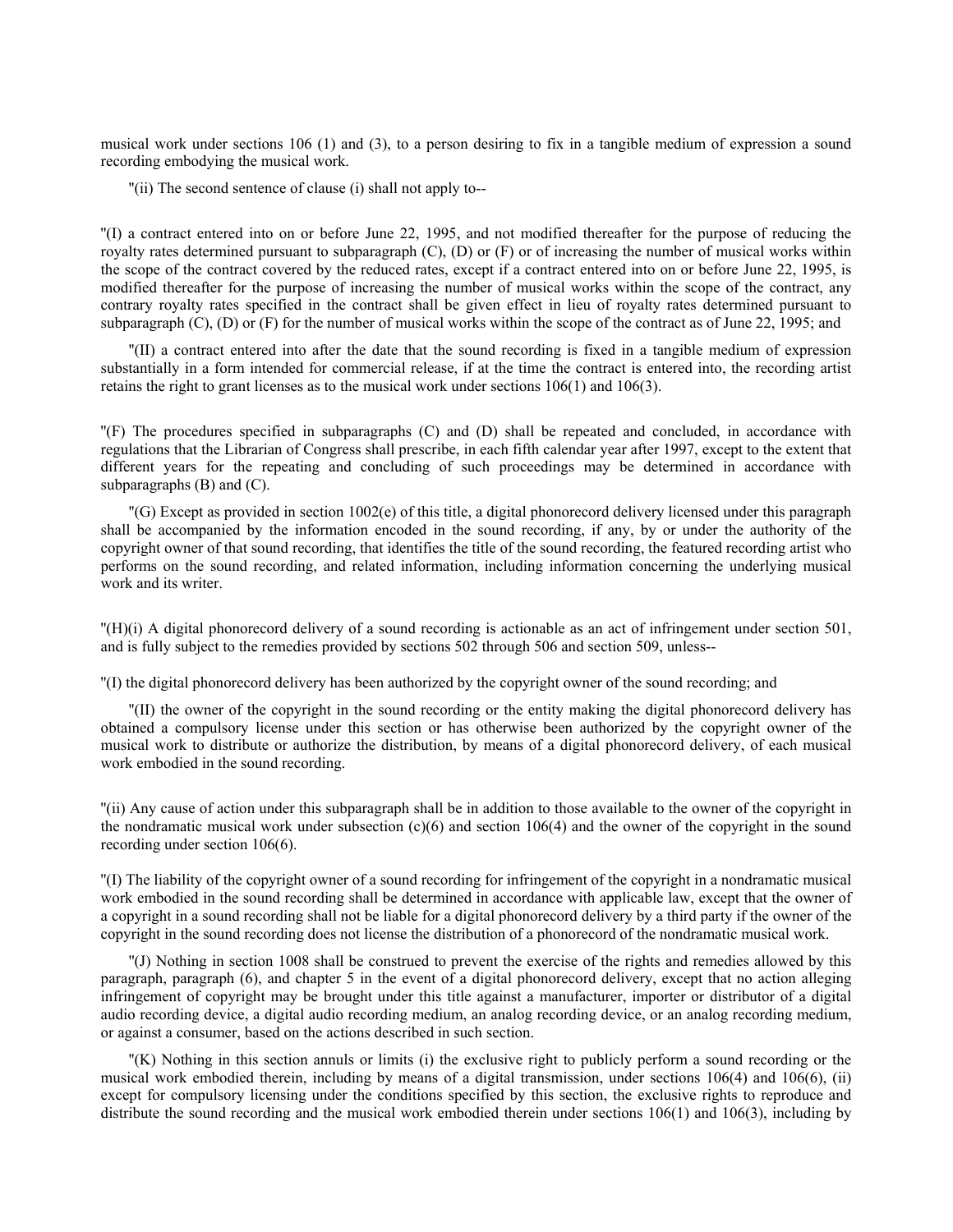means of a digital phonorecord delivery, or (iii) any other rights under any other provision of section 106, or remedies available under this title, as such rights or remedies exist either before or after the date of enactment of the Digital Performance Right in Sound Recordings Act of 1995.

''(L) The provisions of this section concerning digital phonorecord deliveries shall not apply to any exempt transmissions or retransmissions under section  $114(d)(1)$ . The exemptions created in section  $114(d)(1)$  do not expand or reduce the rights of copyright owners under section 106 (1) through (5) with respect to such transmissions and retransmissions.''; and

 $(4)$ n\* by adding after subsection (c) the following:

''(d) DEFINITION.--As used in this section, the following term has the following meaning: A 'digital phonorecord delivery' is each individual delivery of a phonorecord by digital transmission of a sound recording which results in a specifically identifiable reproduction by or for any transmission recipient of a phonorecord of that sound recording, regardless of whether the digital transmission is also a public performance of the sound recording or any nondramatic musical work embodied therein. A digital phonorecord delivery does not result from a real-time, non-interactive subscription transmission of a sound recording where no reproduction of the sound recording or the musical work embodied therein is made from the inception of the transmission through to its receipt by the transmission recipient in order to make the sound recording audible.''.

SEC. 5. CONFORMING AMENDMENTS.

(a) DEFINITIONS.--Section 101 of title 17, United States Code, is amended by inserting after the definition of "device", "machine", or"process" the following:

''A 'digital transmission' is a transmission in whole or in part in a digital or other non-analog format.''.

(b) LIMITATIONS ON EXCLUSIVE RIGHTS: SECONDARY TRANSMISSIONS.--Section 111(c)(1) of title 17, United States Code, is amended in the first sentence by inserting "and section 114(d)" after "of this subsection".

(c) LIMITATIONS ON EXCLUSIVE RIGHTS: SECONDARY TRANSMISSIONS OFSUPERSTATIONS AND NETWORK STATIONS FOR PRIVATE HOME VIEWING.--

(1) Section  $119(a)(1)$  of title 17, United States Code, is amended in the first sentence by inserting "and section  $114(d)$ " after ''of this subsection''.

(2) Section  $119(a)(2)(A)$  of title 17, United States Code, is amended in the first sentence by inserting "and section 114(d)'' after ''of this subsection''.

(d) COPYRIGHT ARBITRATION ROYALTY PANELS.--

(1) Section 801(b)(1) of title 17, United States Code, is amended in the first and second sentences by striking ''115'' each place it appears and inserting ''114, 115,''.

(2) Section 802(c) of title 17, United States Code, is amended in the third sentence by striking ''section 111, 116, or 119,'' and inserting ''section 111, 114, 116, or 119, any person entitled to a compulsory license under section 114(d), any person entitled to a compulsory license under section 115,''.

(3) Section  $802(g)$  of title 17, United States Code, is amended in the third sentence by inserting "114," after "111,".

 $(4)$  Section 802(h)(2) of title 17, United States Code, is amended by inserting "114," after "111,".

(5) Section 803(a)(1) of title 17, United States Code, is amended in the first sentence by striking ''115'' and inserting " $114$ ,  $115$ " and by striking "and  $(4)$ " and inserting " $(4)$  and  $(5)$ ".

 $(6)$  Section 803(a)(3) of title 17, United States Code, is amended by inserting before the period "or as prescribed in section  $115(c)(3)(D)$ ".